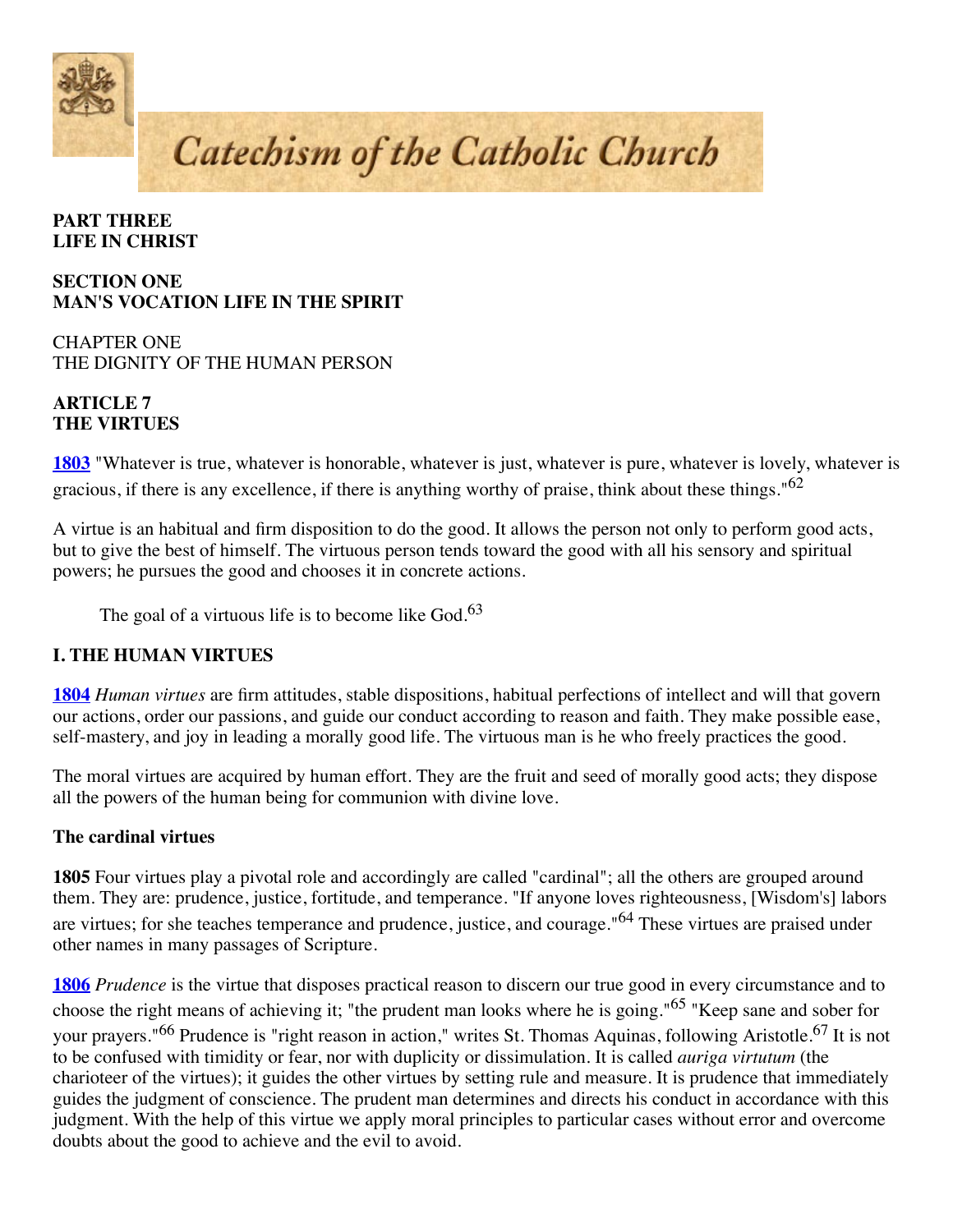**[1807](javascript:openWindow()** *Justice* is the moral virtue that consists in the constant and firm will to give their due to God and neighbor. Justice toward God is called the "virtue of religion." Justice toward men disposes one to respect the rights of each and to establish in human relationships the harmony that promotes equity with regard to persons and to the common good. The just man, often mentioned in the Sacred Scriptures, is distinguished by habitual right thinking and the uprightness of his conduct toward his neighbor. "You shall not be partial to the poor or defer to the great, but in righteousness shall you judge your neighbor."<sup>68</sup> "Masters, treat your slaves justly and fairly, knowing that you also have a Master in heaven."<sup>69</sup>

**[1808](javascript:openWindow()** *Fortitude* is the moral virtue that ensures firmness in difficulties and constancy in the pursuit of the good. It strengthens the resolve to resist temptations and to overcome obstacles in the moral life. The virtue of fortitude enables one to conquer fear, even fear of death, and to face trials and persecutions. It disposes one even to renounce and sacrifice his life in defense of a just cause. "The Lord is my strength and my song."<sup>70</sup> "In the world you have tribulation; but be of good cheer, I have overcome the world."<sup>71</sup>

**[1809](javascript:openWindow()** *Temperance* is the moral virtue that moderates the attraction of pleasures and provides balance in the use of created goods. It ensures the will's mastery over instincts and keeps desires within the limits of what is honorable. The temperate person directs the sensitive appetites toward what is good and maintains a healthy discretion: "Do not follow your inclination and strength, walking according to the desires of your heart."<sup>72</sup> Temperance is often praised in the Old Testament: "Do not follow your base desires, but restrain your appetites."<sup>73</sup> In the New Testament it is called "moderation" or "sobriety." We ought "to live sober, upright, and godly lives in this world."<sup>74</sup>

To live well is nothing other than to love God with all one's heart, with all one's soul and with all one's efforts; from this it comes about that love is kept whole and uncorrupted (through temperance). No misfortune can disturb it (and this is fortitude). It obeys only [God] (and this is justice), and is careful in discerning things, so as not to be surprised by deceit or trickery (and this is prudence).<sup>75</sup>

#### **The virtues and grace**

**[1810](javascript:openWindow()** Human virtues acquired by education, by deliberate acts and by a perseverance ever-renewed in repeated efforts are purified and elevated by divine grace. With God's help, they forge character and give facility in the practice of the good. The virtuous man is happy to practice them.

**[1811](javascript:openWindow()** It is not easy for man, wounded by sin, to maintain moral balance. Christ's gift of salvation offers us the grace necessary to persevere in the pursuit of the virtues. Everyone should always ask for this grace of light and strength, frequent the sacraments, cooperate with the Holy Spirit, and follow his calls to love what is good and shun evil.

# **II. THE THEOLOGICAL VIRTUES**

**[1812](javascript:openWindow()** The human virtues are rooted in the theological virtues, which adapt man's faculties for participation in the divine nature:<sup>76</sup> for the theological virtues relate directly to God. They dispose Christians to live in a relationship with the Holy Trinity. They have the One and Triune God for their origin, motive, and object.

**[1813](javascript:openWindow()** The theological virtues are the foundation of Christian moral activity; they animate it and give it its special character. They inform and give life to all the moral virtues. They are infused by God into the souls of the faithful to make them capable of acting as his children and of meriting eternal life. They are the pledge of the presence and action of the Holy Spirit in the faculties of the human being. There are three theological virtues: faith, hope, and charity.<sup>77</sup>

# [\\*](javascript:openWindow() **Faith**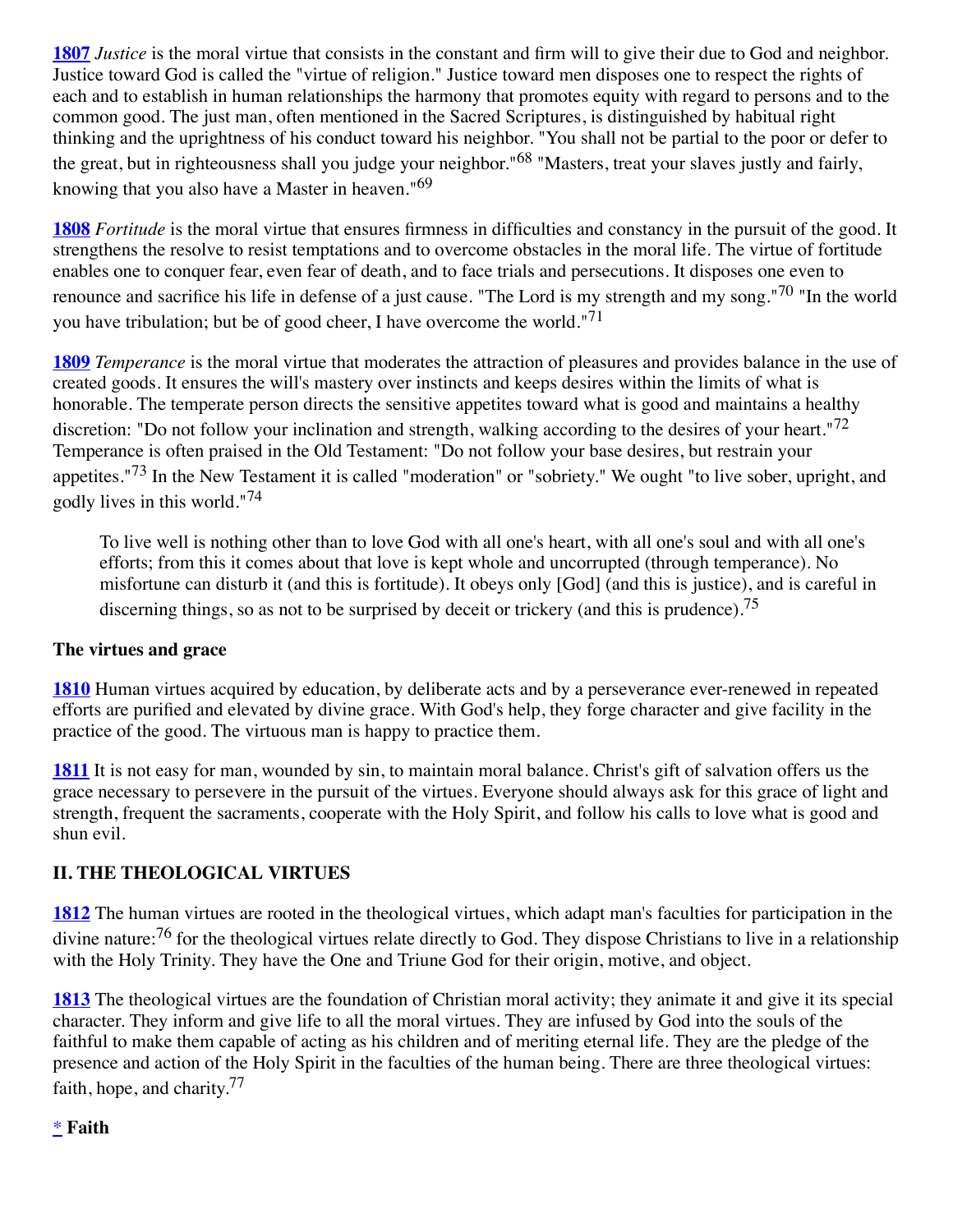**[1814](javascript:openWindow()** Faith is the theological virtue by which we believe in God and believe all that he has said and revealed to us, and that Holy Church proposes for our belief, because he is truth itself. By faith "man freely commits his entire self to God."<sup>78</sup> For this reason the believer seeks to know and do God's will. "The righteous shall live by faith." Living faith "work[s] through charity."<sup>79</sup>

1815 The gift of faith remains in one who has not sinned against it.<sup>80</sup> But "faith apart from works is dead":<sup>81</sup> when it is deprived of hope and love, faith does not fully unite the believer to Christ and does not make him a living member of his Body.

**[1816](javascript:openWindow()** The disciple of Christ must not only keep the faith and live on it, but also profess it, confidently bear witness to it, and spread it: "All however must be prepared to confess Christ before men and to follow him along the way of the Cross, amidst the persecutions which the Church never lacks."<sup>82</sup> Service of and witness to the faith are necessary for salvation: "So every one who acknowledges me before men, I also will acknowledge before my Father who is in heaven; but whoever denies me before men, I also will deny before my Father who is in heaven."<sup>83</sup>

# **Hope**

**[1817](javascript:openWindow()** Hope is the theological virtue by which we desire the kingdom of heaven and eternal life as our happiness, placing our trust in Christ's promises and relying not on our own strength, but on the help of the grace of the Holy Spirit. "Let us hold fast the confession of our hope without wavering, for he who promised is faithful."<sup>84</sup> "The Holy Spirit . . . he poured out upon us richly through Jesus Christ our Savior, so that we might be justified by his grace and become heirs in hope of eternal life."<sup>85</sup>

**[1818](javascript:openWindow()** The virtue of hope responds to the aspiration to happiness which God has placed in the heart of every man; it takes up the hopes that inspire men's activities and purifies them so as to order them to the Kingdom of heaven; it keeps man from discouragement; it sustains him during times of abandonment; it opens up his heart in expectation of eternal beatitude. Buoyed up by hope, he is preserved from selfishness and led to the happiness that flows from charity.

**[1819](javascript:openWindow()** Christian hope takes up and fulfills the hope of the chosen people which has its origin and model in the *hope of Abraham*, who was blessed abundantly by the promises of God fulfilled in Isaac, and who was purified by the test of the sacrifice.<sup>86</sup> "Hoping against hope, he believed, and thus became the father of many nations."<sup>87</sup>

**[1820](javascript:openWindow()** Christian hope unfolds from the beginning of Jesus' preaching in the proclamation of the *beatitudes*. The beatitudes raise our hope toward heaven as the new Promised Land; they trace the path that leads through the trials that await the disciples of Jesus. But through the merits of Jesus Christ and of his Passion, God keeps us in the "hope that does not disappoint."<sup>88</sup> Hope is the "sure and steadfast anchor of the soul . . . that enters . . . where Jesus has gone as a forerunner on our behalf."<sup>89</sup> Hope is also a weapon that protects us in the struggle of salvation: "Let us . . . put on the breastplate of faith and charity, and for a helmet the hope of salvation."<sup>90</sup> It affords us joy even under trial: "Rejoice in your hope, be patient in tribulation."<sup>91</sup> Hope is expressed and nourished in prayer, especially in the Our Father, the summary of everything that hope leads us to desire.

[1821](javascript:openWindow() We can therefore hope in the glory of heaven promised by God to those who love him and do his will.<sup>92</sup> In every circumstance, each one of us should hope, with the grace of God, to persevere "to the end"<sup>93</sup> and to obtain the joy of heaven, as God's eternal reward for the good works accomplished with the grace of Christ. In hope, the Church prays for "all men to be saved."<sup>94</sup> She longs to be united with Christ, her Bridegroom, in the glory of heaven:

Hope, O my soul, hope. You know neither the day nor the hour. Watch carefully, for everything passes quickly, even though your impatience makes doubtful what is certain, and turns a very short time into a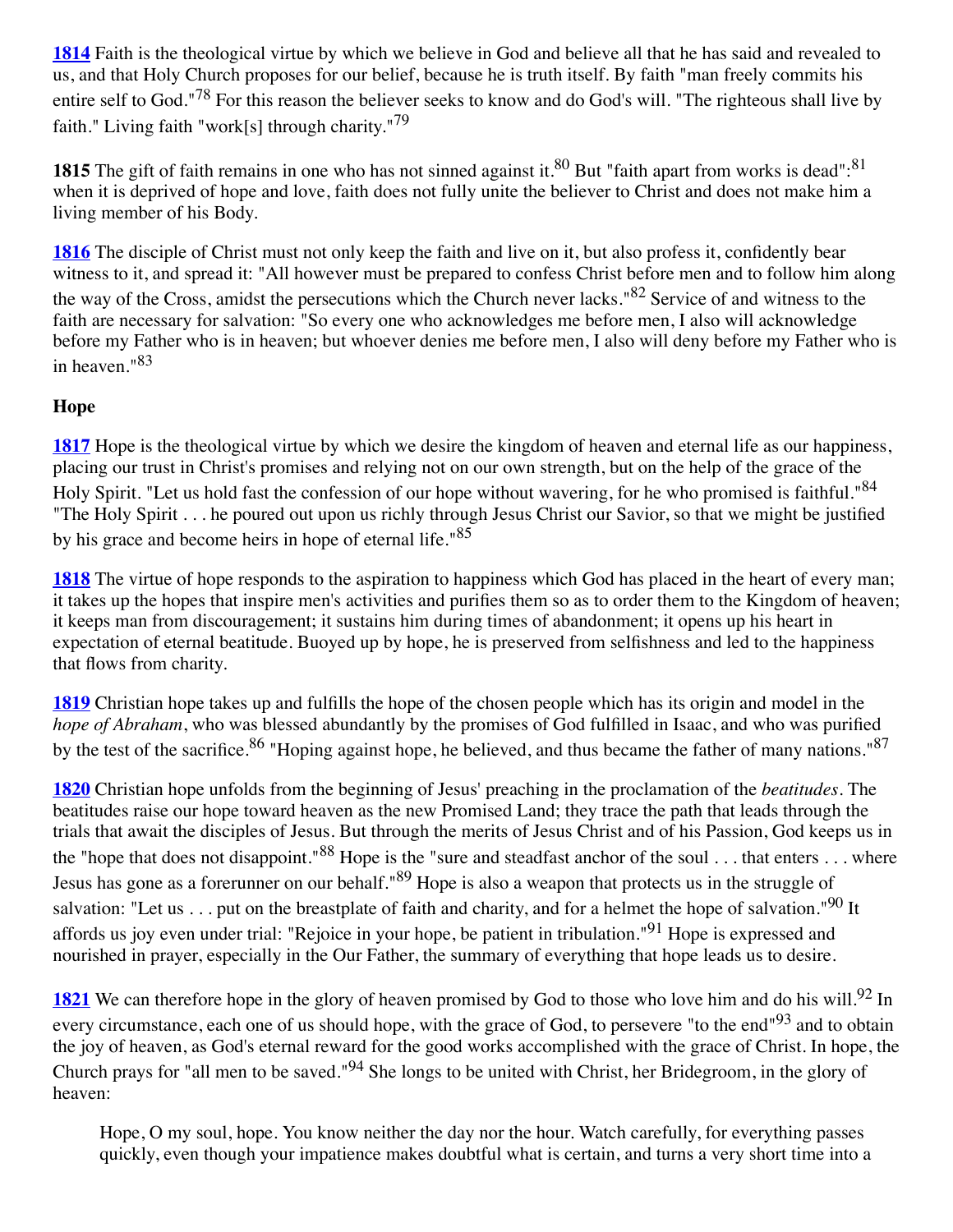long one. Dream that the more you struggle, the more you prove the love that you bear your God, and the more you will rejoice one day with your Beloved, in a happiness and rapture that can never end.<sup>95</sup>

# **Charity**

**[1822](javascript:openWindow()** Charity is the theological virtue by which we love God above all things for his own sake, and our neighbor as ourselves for the love of God.

**[1823](javascript:openWindow()** Jesus makes charity the *new commandment*. 96 By loving his own "to the end,"<sup>97</sup> he makes manifest the Father's love which he receives. By loving one another, the disciples imitate the love of Jesus which they themselves receive. Whence Jesus says: "As the Father has loved me, so have I loved you; abide in my love." And again: "This is my commandment, that you love one another as I have loved you."<sup>98</sup>

**[1824](javascript:openWindow()** Fruit of the Spirit and fullness of the Law, charity keeps the *commandments* of God and his Christ: "Abide in my love. If you keep my commandments, you will abide in my love."<sup>99</sup>

[1825](javascript:openWindow() Christ died out of love for us, while we were still "enemies."<sup>100</sup> The Lord asks us to love as he does, even our *enemies*, to make ourselves the neighbor of those farthest away, and to love children and the poor as Christ himself. $101$ 

The Apostle Paul has given an incomparable depiction of charity: "charity is patient and kind, charity is not jealous or boastful; it is not arrogant or rude. Charity does not insist on its own way; it is not irritable or resentful; it does not rejoice at wrong, but rejoices in the right. Charity bears all things, believes all things, hopes all things, endures all things." $102$ 

**1826** "If I . . . have not charity," says the Apostle, "I am nothing." Whatever my privilege, service, or even virtue, "if I . . . have not charity, I gain nothing."<sup>103</sup> Charity is superior to all the virtues. It is the first of the theological virtues: "So faith, hope, charity abide, these three. But *the greatest of these is charity*."<sup>104</sup>

**[1827](javascript:openWindow()** The practice of all the virtues is animated and inspired by charity, which "binds everything together in perfect harmony";<sup>105</sup> it is the *form of the virtues*; it articulates and orders them among themselves; it is the source and the goal of their Christian practice. Charity upholds and purifies our human ability to love, and raises it to the supernatural perfection of divine love.

**[1828](javascript:openWindow()** The practice of the moral life animated by charity gives to the Christian the spiritual freedom of the children of God. He no longer stands before God as a slave, in servile fear, or as a mercenary looking for wages, but as a son responding to the love of him who "first loved us": <sup>106</sup>

If we turn away from evil out of fear of punishment, we are in the position of slaves. If we pursue the enticement of wages, . . . we resemble mercenaries. Finally if we obey for the sake of the good itself and out of love for him who commands  $\dots$  we are in the position of children.<sup>107</sup>

**[1829](javascript:openWindow()** The *fruits* of charity are joy, peace, and mercy; charity demands beneficence and fraternal correction; it is benevolence; it fosters reciprocity and remains disinterested and generous; it is friendship and communion: Love is itself the fulfillment of all our works. There is the goal; that is why we run: we run toward it, and once we reach it, in it we shall find rest.<sup>108</sup>

# **III. THE GIFTS AND FRUITS OF THE HOLY SPIRIT**

**1830** The moral life of Christians is sustained by the gifts of the Holy Spirit. These are permanent dispositions which make man docile in following the promptings of the Holy Spirit.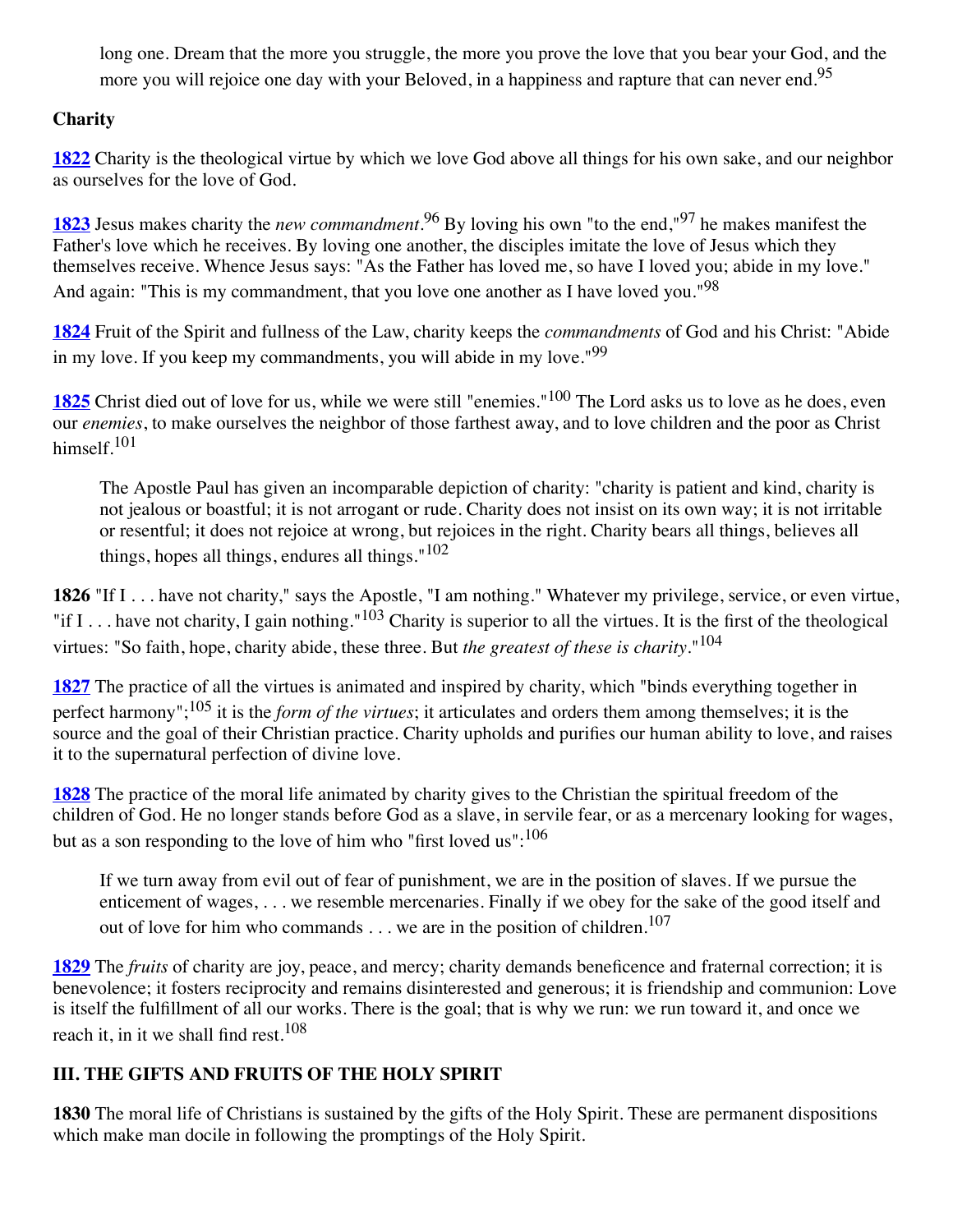**[1831](javascript:openWindow()** The seven *gifts* of the Holy Spirit are wisdom, understanding, counsel, fortitude, knowledge, piety, and fear of the Lord. They belong in their fullness to Christ, Son of David.<sup>109</sup> They complete and perfect the virtues of those who receive them. They make the faithful docile in readily obeying divine inspirations.

Let your good spirit lead me on a level path. $110$ 

For all who are led by the Spirit of God are sons of God . . . If children, then heirs, heirs of God and fellow heirs with Christ.<sup>111</sup>

**[1832](javascript:openWindow()** The *fruits* of the Spirit are perfections that the Holy Spirit forms in us as the first fruits of eternal glory. The tradition of the Church lists twelve of them: "charity, joy, peace, patience, kindness, goodness, generosity, gentleness, faithfulness, modesty, self-control, chastity."<sup>112</sup>

# **IN BRIEF**

**1833** Virtue is a habitual and firm disposition to do good.

**1834** The human virtues are stable dispositions of the intellect and the will that govern our acts, order our passions, and guide our conduct in accordance with reason and faith. They can be grouped around the four cardinal virtues: prudence, justice, fortitude, and temperance.

**1835** Prudence disposes the practical reason to discern, in every circumstance, our true good and to choose the right means for achieving it.

**1836** Justice consists in the firm and constant will to give God and neighbor their due.

**1837** Fortitude ensures firmness in difficulties and constancy in the pursuit of the good.

**1838** Temperance moderates the attraction of the pleasures of the senses and provides balance in the use of created goods.

**1839** The moral virtues grow through education, deliberate acts, and perseverance in struggle. Divine grace purifies and elevates them.

**1840** The theological virtues dispose Christians to live in a relationship with the Holy Trinity. They have God for their origin, their motive, and their object - God known by faith, God hoped in and loved for his own sake.

**1841** There are three theological virtues: faith, hope, and charity. They inform all the moral virtues and give life to them.

**1842** By faith, we believe in God and believe all that he has revealed to us and that Holy Church proposes for our belief.

**1843** By hope we desire, and with steadfast trust await from God, eternal life and the graces to merit it.

**1844** By charity, we love God above all things and our neighbor as ourselves for love of God. Charity, the form of all the virtues, "binds everything together in perfect harmony" (*Col* 3:14).

**1845** The seven gifts of the Holy Spirit bestowed upon Christians are wisdom, understanding, counsel, fortitude, knowledge, piety, and fear of the Lord.

62 *Phil* 4:8.

63 St. Gregory of Nyssa, *De beatitudinibus*, 1:PG 44,1200D.

64 *Wis* 8:7.